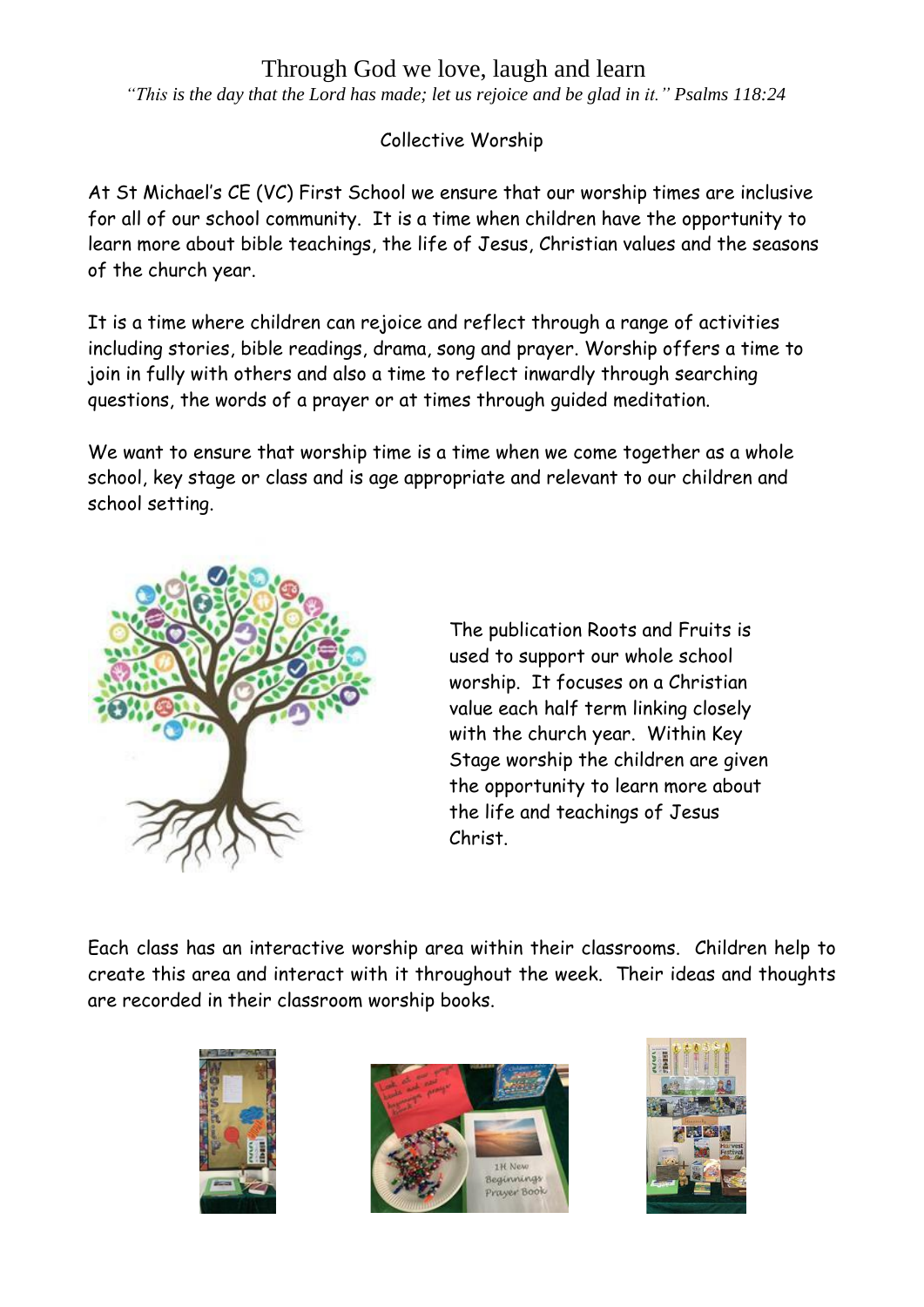## Through God we love, laugh and learn

 *"This is the day that the Lord has made; let us rejoice and be glad in it." Psalms 118:24*

| YEAR A | <b>Value</b><br>(Roots and Fruits 1/<br>Out of the Box) | <b>Key Stage Bible Focus</b><br>(Roots and Shoots 2) |
|--------|---------------------------------------------------------|------------------------------------------------------|
| Term 1 | Generosity<br>(Celebrating Harvest)                     | <b>Words of Jesus</b>                                |
| Term 2 | Compassion<br>(+ Celebrating Christmas)                 | <b>Advent and Christmas</b>                          |
| Term 3 | Courage<br>(+ Celebrating Candlemas)                    | <b>People Jesus Meets</b>                            |
| Term 4 | Forgiveness<br>(+ Celebrating Lent and<br>Easter)       | <b>Holy Week and Easter</b>                          |
| Term 5 | Friendship<br>(+ Celebrating Pentecost)                 | Parable of Jesus                                     |
| Term 6 | Respect<br>(+ Celebrating Trinity)                      | <b>Miracles of Jesus</b>                             |

## Our Worship Themes

| <b>YEAR</b><br>B | <b>Value</b><br><b>(Roots and Fruits)</b><br>1/<br>Out of the Box) | <b>Key Stage Bible Focus</b><br>(Roots and Shoots 2) |
|------------------|--------------------------------------------------------------------|------------------------------------------------------|
| Term 1           | <b>Thankfulness</b><br>$(+$ Celebrating<br>Harvest)                | <b>Words of Jesus</b>                                |
| Term 2           | <b>Trust</b><br>$(+$ Celebrating<br>Advent)                        | <b>Advent and Christmas</b>                          |
| Term 3           | Perseverance<br>$(+$ Celebrating<br>Epiphany)                      | People Jesus Meets                                   |
| Term 4           | Justice<br>$(+$ Celebrating<br>Lent and Easter)                    | <b>Holy Week and Easter</b>                          |
| Term 5           | Service<br>$(+$ Celebrating<br>Pentecost)                          | Parable of Jesus                                     |
| Term 6           | <b>Truthfulness</b><br>$(+$ Celebrating<br>Trinity)                | <b>Miracles of Jesus</b>                             |